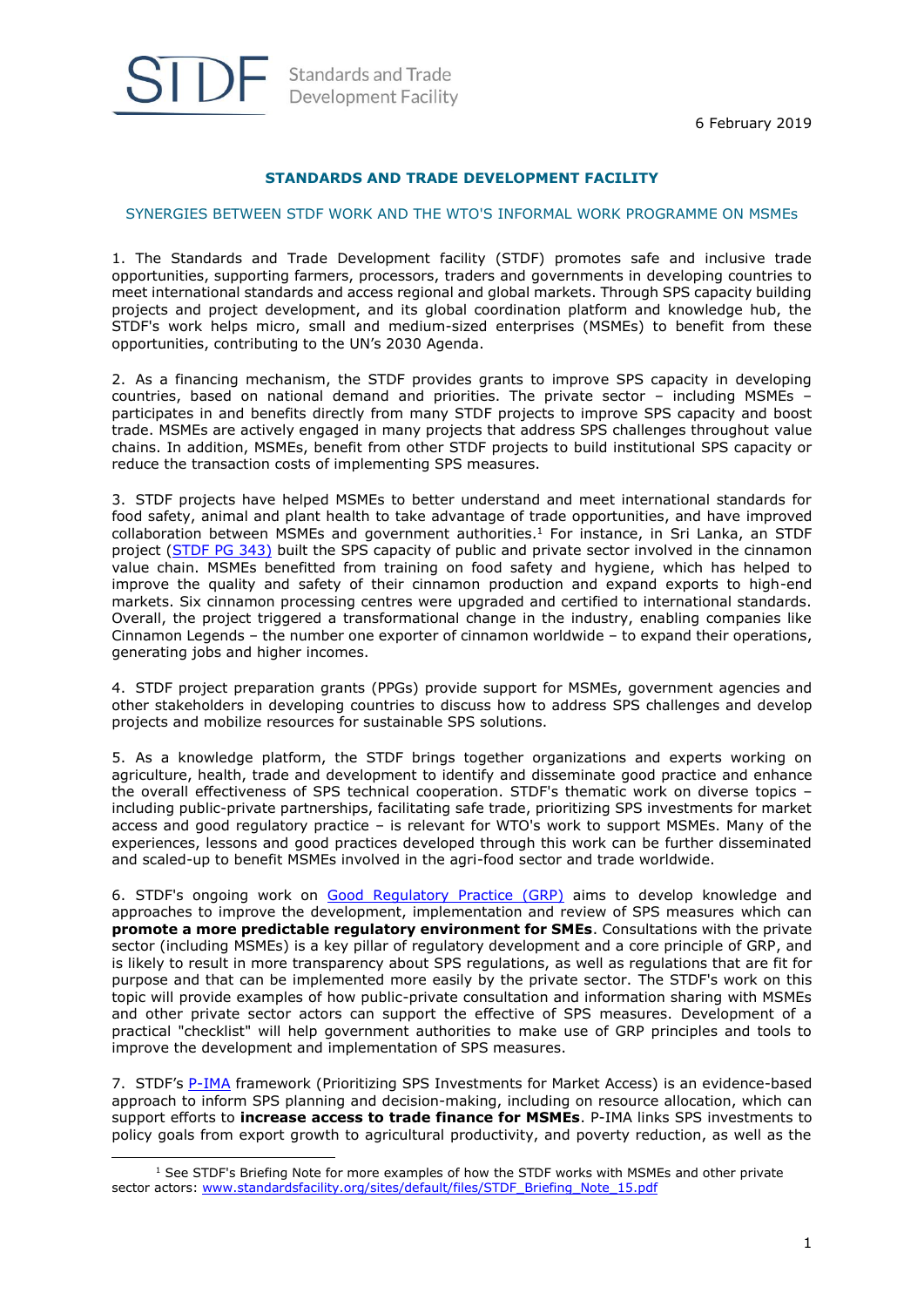SDGs. The process engages all relevant public and private sector stakeholders, including MSMEs, to discuss and prioritize multiple SPS investment needs. Through this process, P-IMA generates evidence on the likely impacts of SPS investments, which helps to mobilize resources to address SPS challenges facing the export of agri-food products to regional and international markets.

8. An ongoing STDF project [\(STDF/PG/606\)](http://www.standardsfacility.org/PG-606) is supporting selected COMESA Members to use the P-IMA framework to identify and prioritize SPS bottlenecks affecting major value chains, and mobilize resources for follow-up. MSMEs – and the private sector associations and platforms that represent their interests – are key partners in this project and can support mainstreaming the key SPS priorities within government policies, giving them an opportunity to contribute to the development of their sectors through targeted investments for improving productive capacities and market access for their products.<sup>2</sup>

9. STDF's work on **Facilitating Safe Trade has identified good practices and recommendations to** reduce SPS procedural obstacles (e.g. more controls than necessary, multiple inspections, longer than necessary waiting times, uncertainty, arbitrariness and unpredictability) which helps to **reduce trade costs.** More attention and resources to facilitate safe trade – building on the recommendations of STDF's work and based on synergies developed through the STDF partnership – benefits the private sector by reducing the complexity, cost and time of doing business. MSMEs are likely to benefit most as SPS trade costs tend to be fixed costs.

10. The STDF has organized high-level events to raise awareness about the importance of facilitating safe trade, with a focus on how electronic SPS [certification](http://www.standardsfacility.org/SPS-eCert) can reduce trade costs. It has also supported the organisation of regional workshops (with TFAF) to build capacity and cooperation among SPS border agencies and customs in accordance with the WTO SPS Agreement and the TFA.<sup>3</sup> The STDF's ePhyto project (STDF/PG/504), which is developing and piloting a system for the exchange of electronic phytosanitary certificates, is expected to have major benefits for SMEs.

11. STDF's work on [Public-Private Partnerships](http://www.standardsfacility.org/public-private-partnerships) (PPPs) has identified good practices and recommendations to strengthen collaboration between governments and the private sector to improve compliance and improve SPS outcomes. Many of these recommendations have been taken up in STDF projects, several of which operate based on a PPP model. Part of the STDF's PPP work has looked at **regulatory trends of interest to MSMEs.** STDF's publication on the role of PPPs to strengthen SPS capacity (in collaboration with the Inter-American Development Bank) analysed the move by some regulatory authorities (including in the United Kingdom and the Netherlands) to make use of private certification schemes to inform their risk management and more effectively target available government resources for inspection.<sup>4</sup> These trends have also been analysed in recent Trade Policy Reports, including the 2018 Trade Policy Review of the United States. While this approach offers opportunities to improve SPS compliance, the cost of compliance with third-party assurance programmes is disproportionately burdensome for small-scale operators (FAO, 2010).

12. Two new STDF Project Preparation Grants (PPGs) – in Central America and Africa – will develop regional projects to pilot how voluntary third-party assurance programmes may be used to improve SPS compliance in developing countries. For instance, to inform their risk management decisions by regulatory authorities, better target inspections and build the food safety and export capacity of small-scale operators including MSMEs. The PPGs build on recommendations from STDF regional research in Southern Africa that identified opportunities to strengthen SPS compliance through more collaboration between regulatory authorities and the private sector. It is also linked to work by the Codex Committee on Food Import and Export Inspection and Certification Systems (CCFICS) to develop guidance on the use of voluntary third-party assurance programmes by national food control systems.

#### <sup>2</sup> See:

-

[www.standardsfacility.org/sites/default/files/STDF\\_Briefing\\_Driving\\_better\\_decision\\_making\\_PIMA.pdf](http://www.standardsfacility.org/sites/default/files/STDF_Briefing_Driving_better_decision_making_PIMA.pdf)

<sup>&</sup>lt;sup>3</sup> See: [www.standardsfacility.org/sites/default/files/Briefing\\_Facilitating\\_safe\\_trade.pdf](http://www.standardsfacility.org/sites/default/files/Briefing_Facilitating_safe_trade.pdf)

<sup>4</sup> See: [www.standardsfacility.org/public-private-partnerships](http://www.standardsfacility.org/public-private-partnerships)